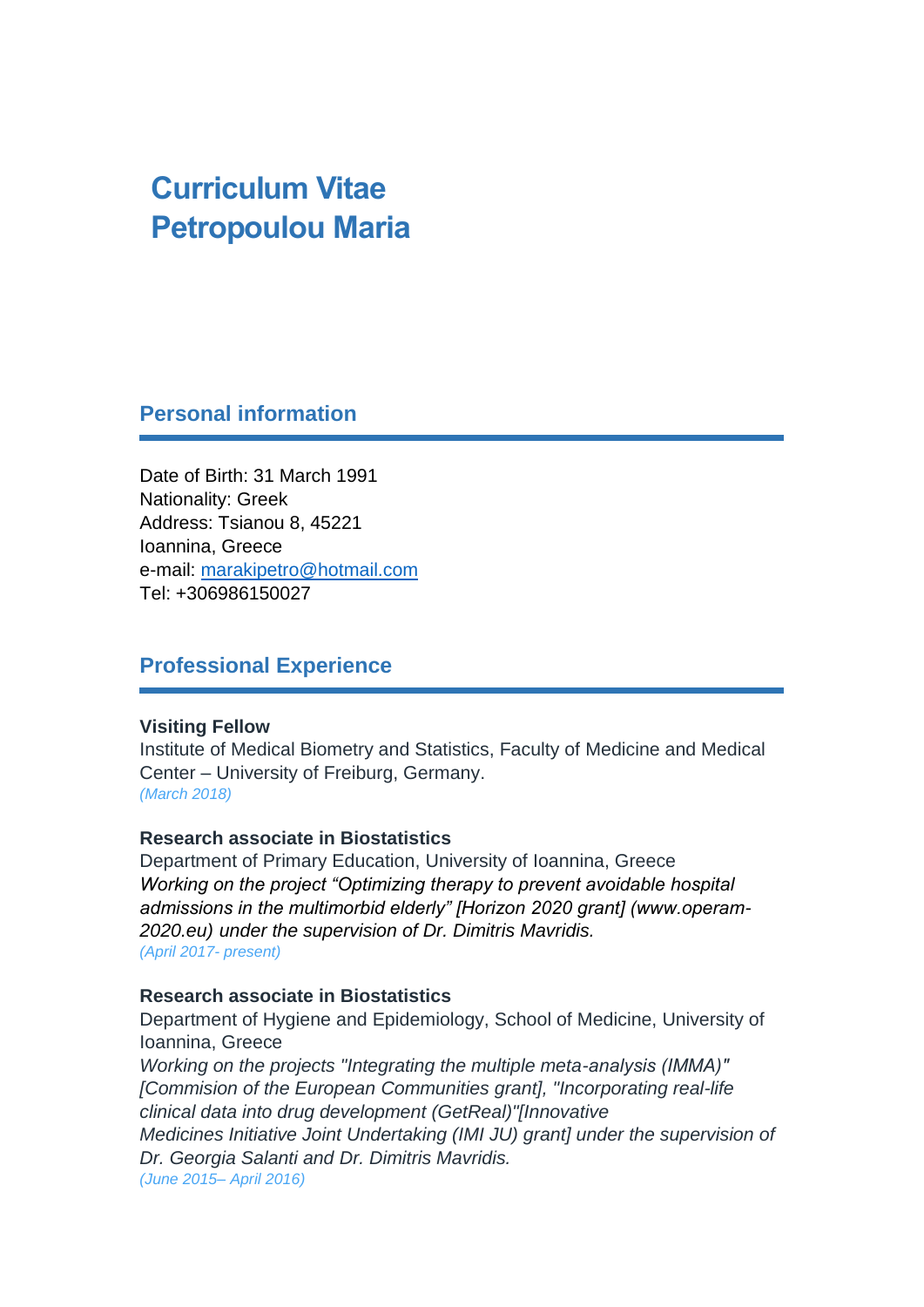## **Qualifications**

#### **Doctor of Philosophy in Statistics**

Department of Primary Education, University of Ioannina, Greece

Thesis: "Exploring methodological challenges in meta-analyses models: outlier detection and publication bias" (in English). Supervisor: Dr. Dimitris Mavridis *(January 2017 – present)*

#### **Master in Statistics and Operational Research**

Department of Mathematics, University of Ioannina, Greece

Thesis (in biostatistics): "A comparison of 24 heterogeneity variance estimators in statistical synthesis of results from studies: A simulation study" (in Greek). Supervisor: Dr. Dimitris Mavridis *(November 2013 – October 2015)*

#### **Bachelor's Degree in Mathematics**

Department of Mathematics, University of Ioannina, Greece

Grade: 6.50/10 (Very Good- top 10% of my class) *(October 2009 – October 2013)*

# **Teaching**

Organizing and teaching in 3 days workshop "Pairwise and network metaanalysis", 4-6 July 2018, Institute for Medical Technology Assessment (iMTA B.V.), Erasmus University of Rotterdam, Netherlands.

### **Scholarship**

PhD studies are funded by Hellenic Foundation for Research and Innovation (ELIDEK).

# **Publications**

Rücker G, **Petropoulou M,** Schwarzer G. Network meta-analysis of multicomponent interventions. Biometrical Journal (submitted).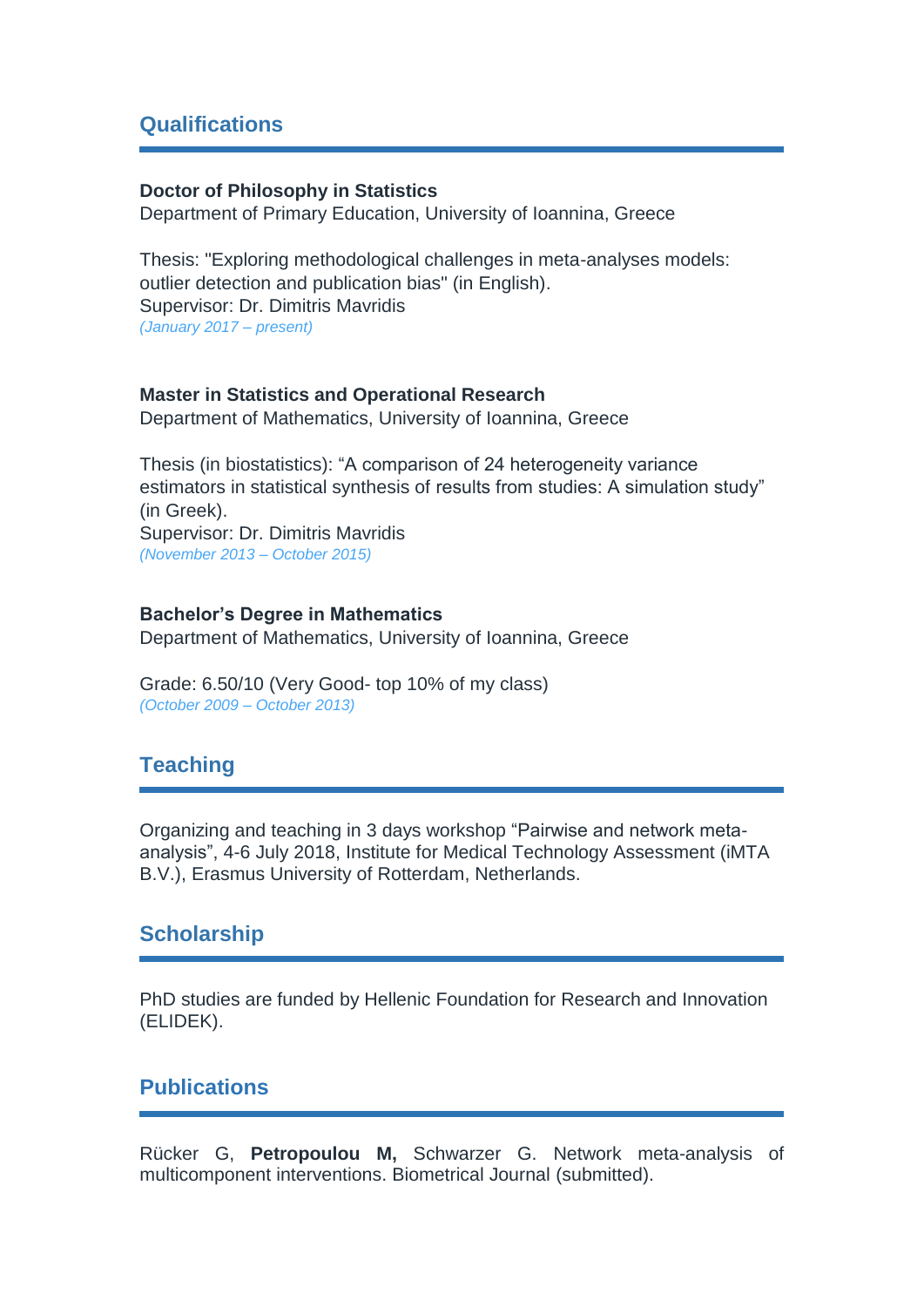**Petropoulou M, Mavridis D. A comparison of 20 heterogeneity variance** estimators in statistical synthesis of results from studies: A simulation study. Statistics in Medicine 36 (27), 4266-4280.

**Petropoulou Μ**, Nikolakopoulou Α, Veroniki ΑΑ, Rios P, Vafaei A, Giannatsi M, Sullivan S, Tricco A, Chaimani A, Egger M, Salanti G. Bibliographic study showed improving statistical methodology of network meta-analyses published between 1999 and 2015. Journal of Clinical Epidemiology 82, 20-28.

Terkawi A, Mavridis D, Sessler D, Nunemaker M, Doais K, Terkawi R, Terkawi Y, **Petropoulou M**, Nemergut E. Pain management modalities after total knee arthroplasty: A network meta-analysis of 170 randomized controlled trials. Anesthesiology: The Journal of the American Society of Anesthesiologists 126 (5), 923-937.

Zarin W, Veroniki AA, Nincic V, Vafaei A, Reynen E, Motiwala S, Antony J, Sullivan S, Daly C,Ewusie J, Rios P, **Petropoulou M**, Nikolakopoulou A, Chaimani A, Salanti G, Straus SE, Tricco AC. Characteristics and knowledge synthesis approach for 456 network meta-analyses: A scoping review. BMC Medicine 15 (1), 3.

### **Participation in Conferences**

**Petropoulou M,** Salanti G, Rücker G, Schwarzer G, Moustaki I, Mavridis D. A forward search algorithm for detection extreme study effects in network meta-analysis. 25<sup>th</sup> Cochrane Colloquium, September 2018, Edinburgh (oral).

**Petropoulou M,** Efthimiou O, Salanti G, Mavridis D. Evaluating the effects of complex interventions via meta-analytical models: a methodological review. 64. Biometrisches Kolloquium, 25-28 March 2018, Frankfurt (oral).

Chaimani A, **Petropoulou M**, Nikolakopoulou A, Salanti G. A methodological systematic review of 456 published network meta-analyses. 24th Cochrane Colloquium, 23-27 October 2016, Seoul (poster).

Giannatsi M, **Petropoulou M**, Nikolakopoulou A, Chaimani A, Salanti G. An empirical study investigating the extent of heterogeneity, inconsistency and potential limitations in published networks of interventions in 2013, 23rd Cochrane Colloquium, October 2015, Vienna (poster).

Terkawi A, Mavridis D, Sessler D, Nunemaker M, Doais K, Terkawi R, Terkawi Y, **Petropoulou M** and Nemergut E. Pain management modalities after total knee arthroplasty: A network meta-analysis of randomized controlled trials. (oral, presenter: Abdullah Sulieman Terkawi) ANESTHESIOLOGY 2016 annual meeting, 22-26 October 2016, Chicago.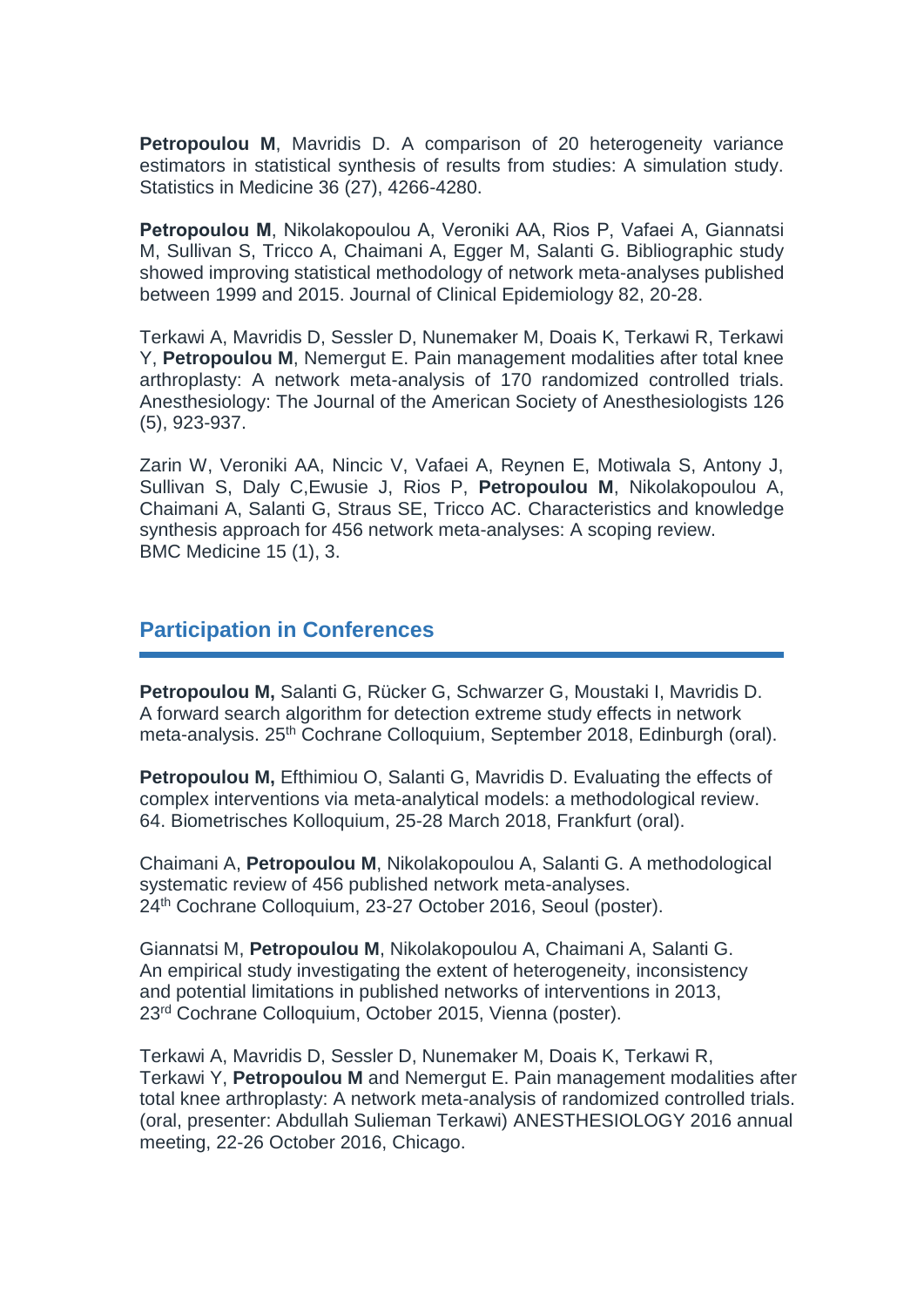# **Participation in research meetings**

Kick-off meeting of COMPAR-EU participants, 11-12 January 2018, Barcelona, Spain.

Clinical sites meeting of OPERAM participants, 29 November 2017, UCL campus Brussels, Belgium.

Participation in weekly research meetings Research in Progress and Journal Club at the academic years 2015-2016, 2016-2017 and 2017-2018 in Department of Hygiene and Epidemiology, School of Medicine, University of Ioannina.

## **Languages**

Greek (native language)

English (Proficiency) Test of interactive English (C2) CITY AND GUILDS -LEVEL 1 Certificate in ESOL International (B2)

# **Statistical programming skills**

Statistical programming with R; Stata; Jags; WinBUGS; SPSS

GitHub repository:<https://github.com/petropouloumaria>

package NMAoutlier: Forward Search Algorithm in Network Meta-Analysis to identify outlying and influential studies.

# **Digital skills**

#### **ECDL Core Certificate**

European Computer Driving License Syllabus Version: 4.0 *Modules: Databases, Concepts of IT, Work Processing, Presentations, Information and Communication, Spreadsheets,Using the Computer and Managing Files*

### **Research interests**

Evidence synthesis; Statistical modelling; Heterogeneity in meta-analysis; Network meta-analysis; Complex interventions; Outliers; Publication bias